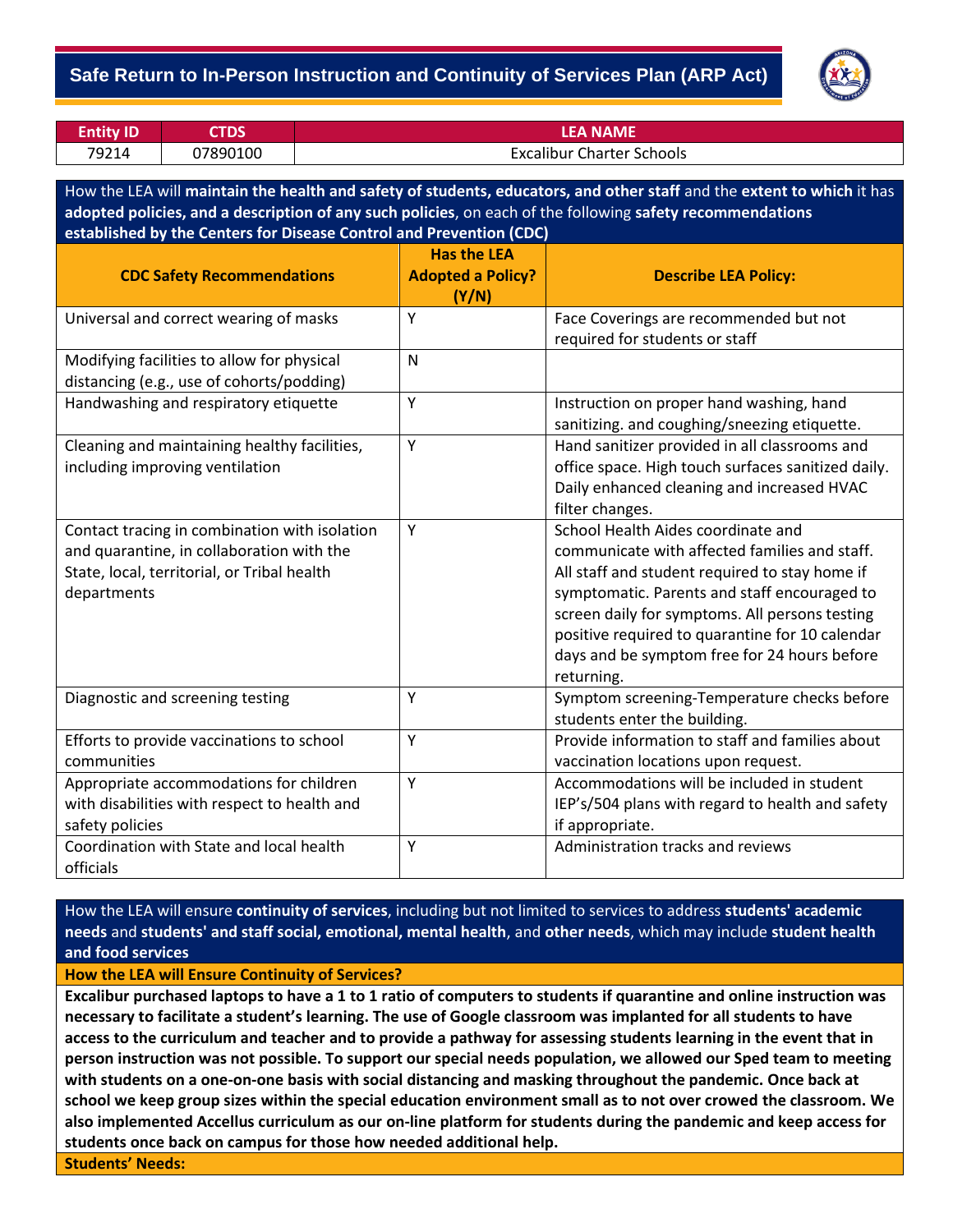| Safe Return to In-Person Instruction and Continuity of Services Plan (ARP Act) |                                                                                                                                                                                                                                                                                                                                                                                                                                                                                                                                                                                                                                   |  |  |  |
|--------------------------------------------------------------------------------|-----------------------------------------------------------------------------------------------------------------------------------------------------------------------------------------------------------------------------------------------------------------------------------------------------------------------------------------------------------------------------------------------------------------------------------------------------------------------------------------------------------------------------------------------------------------------------------------------------------------------------------|--|--|--|
| <b>Academic Needs</b>                                                          | Provide in-person instruction with an online option for those who<br>would need to quarantine. During the day we have increase reteach<br>and enrichment times as well as provide 40 minutes per day on RTI.<br>Excalibur has hired additional support staff (para pros) for the<br>primary grades. Increase use of technology in the classroom with the<br>via the one-on-one computes in the classroom. These devices will be<br>utilized in the event of a mandated school closure. Curriculum<br>resources are accessible digitally and instruction would be provided<br>via Zoom or Google Meet as well as Google Classroom. |  |  |  |
| Social, Emotional and Mental Health Needs                                      | Provide information to families for mental health and counseling<br>resources. Excalibur has hired a full-time school counselor to work<br>with the students during the school day as well as hold Social<br>Emotional Support classes couple of times a week.<br>Excalibur has also has started having therapy dogs in the school<br>several times per week.                                                                                                                                                                                                                                                                     |  |  |  |
| Other Needs (which may include student health<br>and food services)            | Breakfast in the classrooms as well as play first then eat for lunches.<br>All school meals are free for all students.                                                                                                                                                                                                                                                                                                                                                                                                                                                                                                            |  |  |  |
| <b>Staff Needs:</b>                                                            |                                                                                                                                                                                                                                                                                                                                                                                                                                                                                                                                                                                                                                   |  |  |  |
| Social, Emotional and Mental Health Needs                                      | Team Building and social opportunities monthly, hiring of additional<br>instructional staff.                                                                                                                                                                                                                                                                                                                                                                                                                                                                                                                                      |  |  |  |
| <b>Other Needs</b>                                                             | Paid time off for COVID 19 related absences in addition to staff<br>personal PTO. Excalibur pays for 100% of employees health<br>insurance.                                                                                                                                                                                                                                                                                                                                                                                                                                                                                       |  |  |  |

The LEA must **regularly, but no less frequently than every six months** (taking into consideration the timing of significant changes to CDC guidance on reopening schools), **review and, as appropriate, revise its plan** for the safe return to in-person instruction and continuity of services **through September 30, 2023 Date of Revision 4.12.2022 Public Input** Describe the process used to seek public input, and how that input was taken into account in the revision of the plan: Excalibur did not seek public input to develop this plan.

## **U.S. Department of Education Interim Final Rule (IFR)**

## **(1) LEA Plan for Safe Return to In-Person Instruction and Continuity of Services**

- (a) An LEA must describe in its plan under section 2001(i)(1) of the ARP Act for the safe return to in-person instruction and continuity of services—
	- (i) how it will maintain the health and safety of students, educators, and other staff and the extent to which it has adopted policies, and a description of any such policies, on each of the following safety recommendations established by the CDC:
		- (A) Universal and correct wearing of masks.
		- (B) Modifying facilities to allow for physical distancing (*e.g.,* use of cohorts/podding)
		- (C) Handwashing and respiratory etiquette.
		- (D) Cleaning and maintaining healthy facilities, including improving ventilation.
		- (E) Contact tracing in combination with isolation and quarantine, in collaboration with the State, local, territorial, or Tribal health departments.
		- (F) Diagnostic and screening testing.